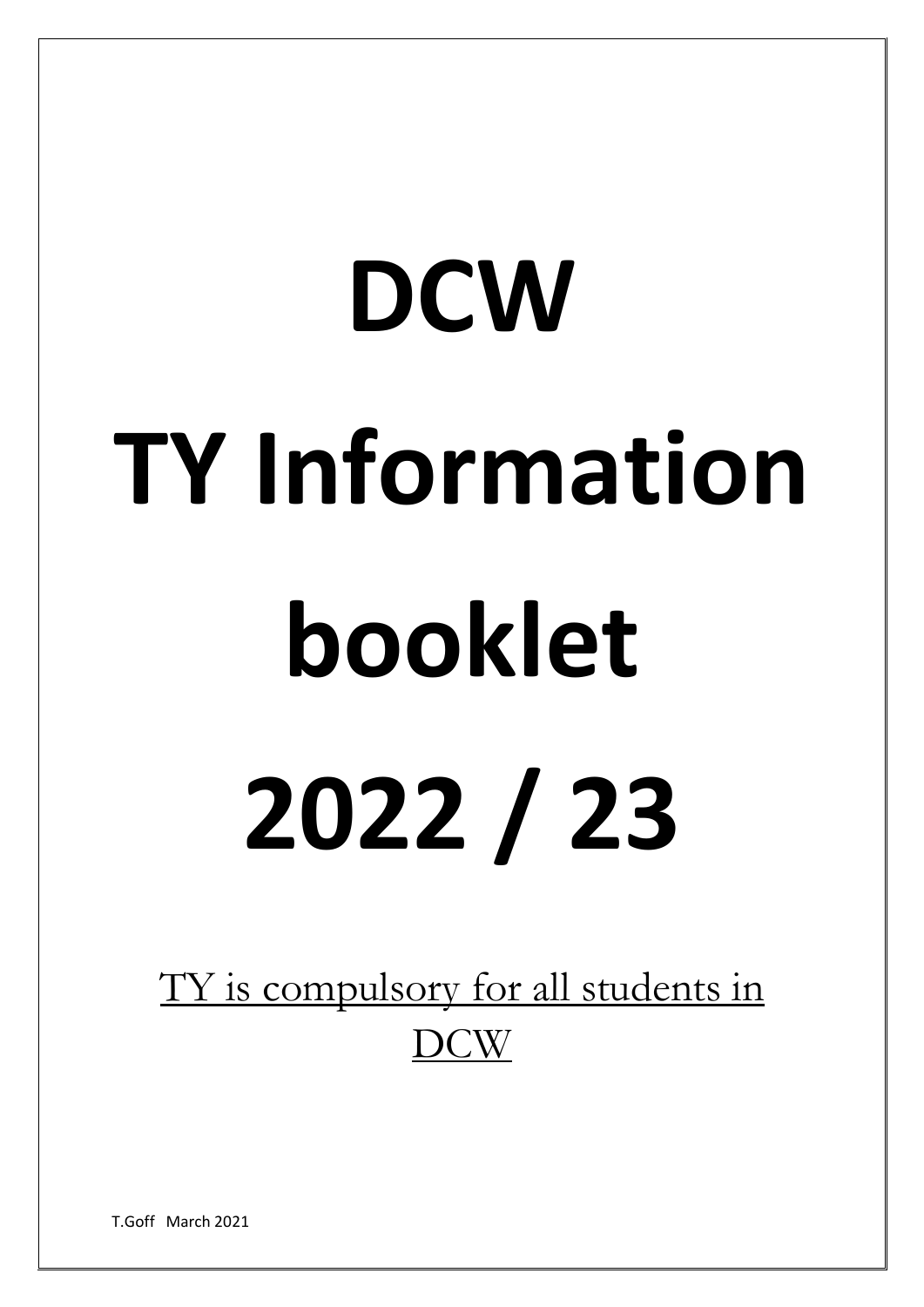

# **What is Transition Year?**

Transition Year (TY) is a one year programme taken after the Junior Cycle and before the two-year leaving certificate programme.

# **The aims of TY are:**

1. Education for maturity with the emphasis on personal development including social awareness and increased social competence.

2. The promotion of general, technical and academic skills with an emphasis on interdisciplinary and self-directed learning.

3. Education through experience of adult and working life as a basis for personal development and maturity.

# **Benefits of TY.**

- TY promotes maturity; social maturity, personal maturity and maturity in relation to work.
- TY develops independent learning skills.
- TY develops personal responsibility in relation to work and personal choices.
- TY gives students the chance to sample a broad range of subjects which in turn enables them to make better educated decisions for senior cycle.
- TY offers a wide range of new experiences to students.
- TY allows students to move out of their comfort zone in a safe and controlled environment.
- A year spent away from the pressures of exams is beneficial for mental and emotional health.

You get out of TY what you put in!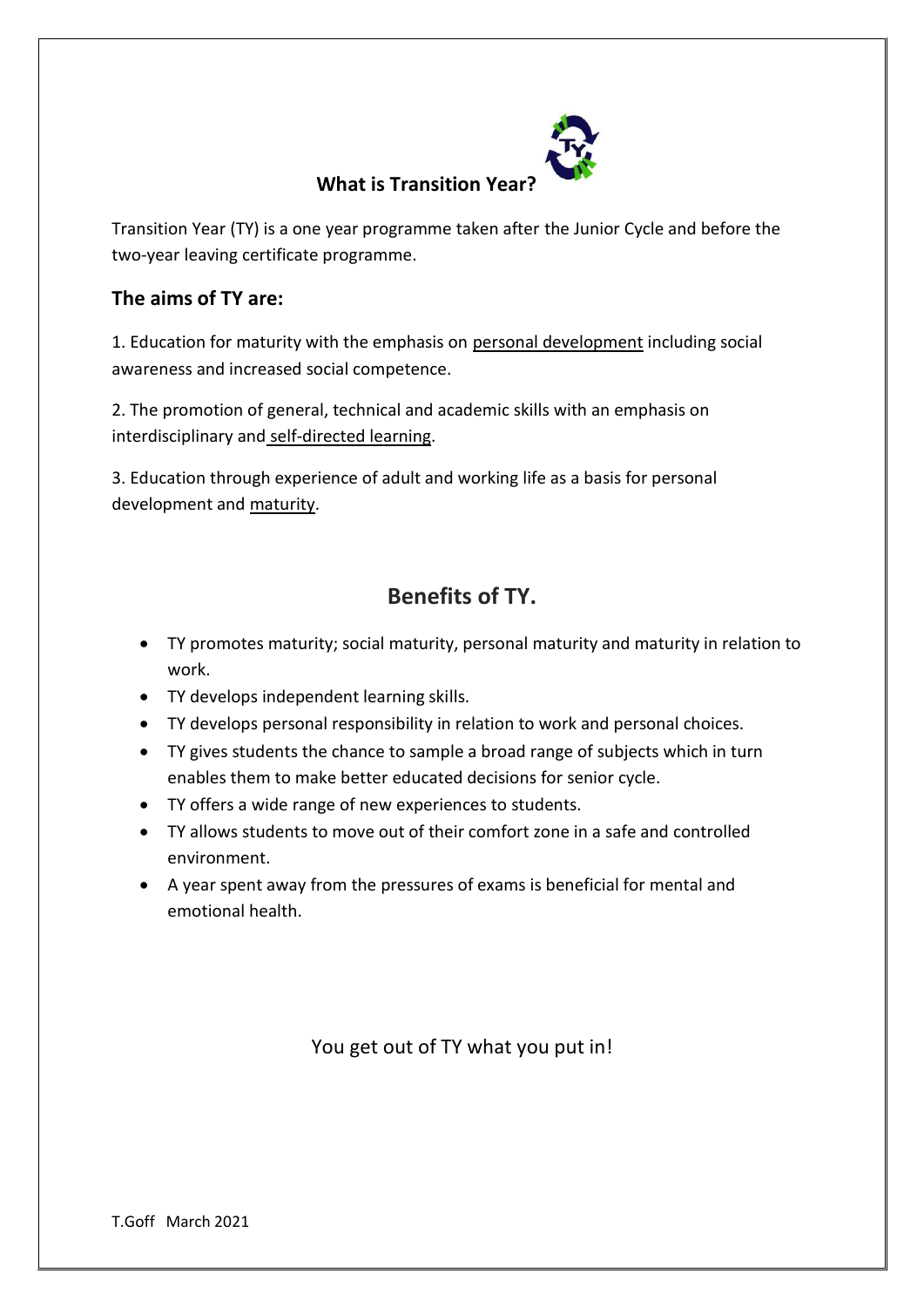# **TY in DCW**

# **In DCW TY is divided into 4 sections:**

- 1. Core subjects
- 2. Modular subjects
- 3. Trips & tours
- 4. Activities / workshops & events

## **1. Core subjects**

The core subjects are:

- English
- Irish ( unless department exemption is in place)
- Maths
- Modern Language: French, Spanish, German
- PE
- Religious Education

All students will study the core subjects for the full year and will be formally assessed in English, Irish, Maths and Modern Language.

# 2. **Modular subjects**

Modular subjects are rotated on a 10 / 11 week cycle to enable all students to experience all subjects. Modular subjects can change from year to year depending on the expertise and skill set available on the staff.

Modular subjects include:

- History
- Geography
- Science
- Personal Health
- Music
- Art
- Photography
- Coding
- First Aid
- Sign Language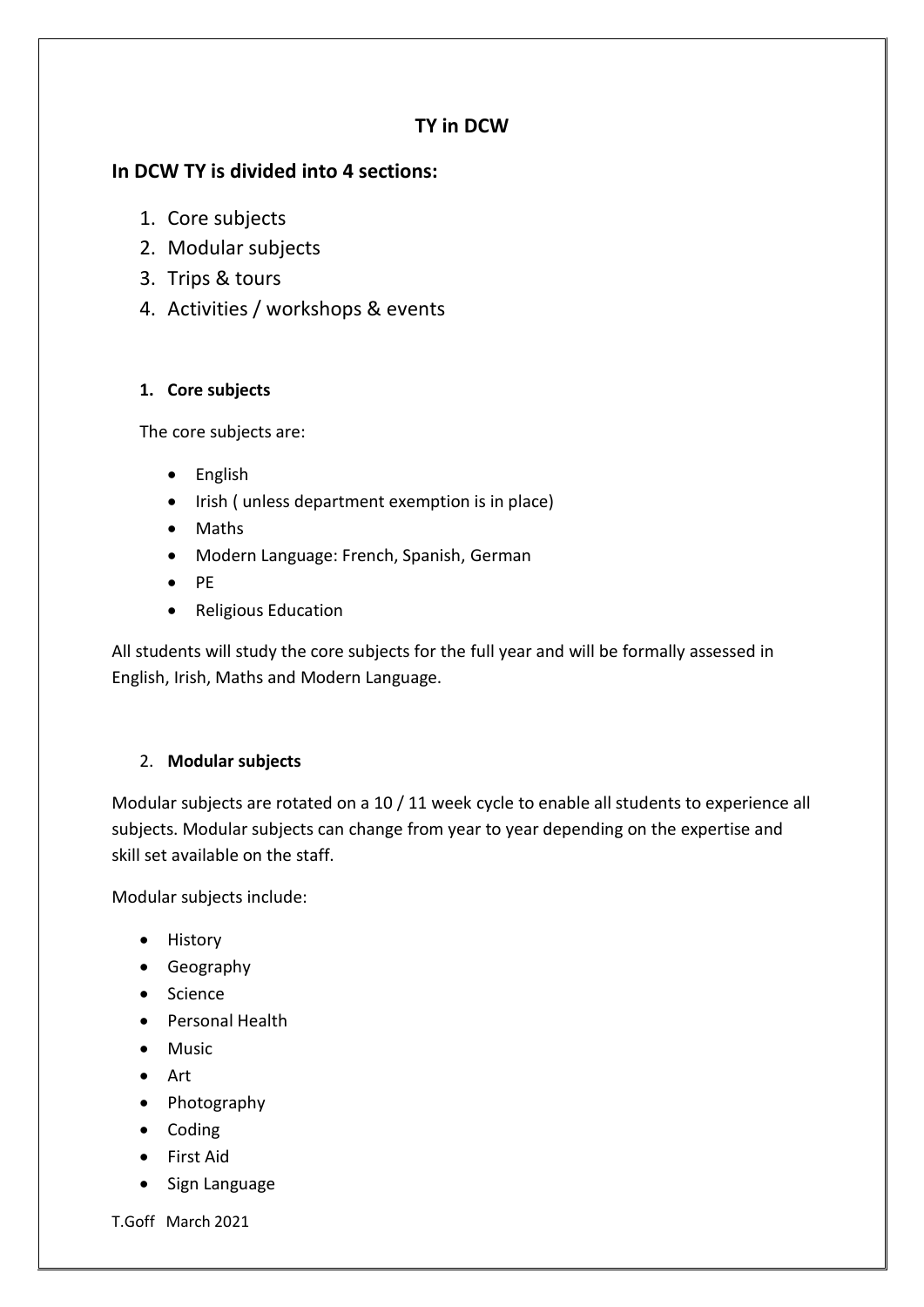- Well being
- Peer mediation
- Dance
- Craft
- Up-cycling
- LIFT
- Enterprise
- Cooking
- Fitness
- Public speaking
- Yoga
- Chinese
- Self defence
- **3. Trips and tours.**

### **Trips and tours include:**

- Bonding day to Glendalough
- Retreat
- Zeminar in the RDS
- AXA road safety
- Photography trip
- Geography fieldtrip to the Beach
- Enterprise trip to a chocolate factory
- Christmas trip
- Positive steps walk Gr8 2b Yng
- Gaisce Physical challenge
- Le Chéile conference
- Carlingford
- End of year trip
- School tour
- I Wish conference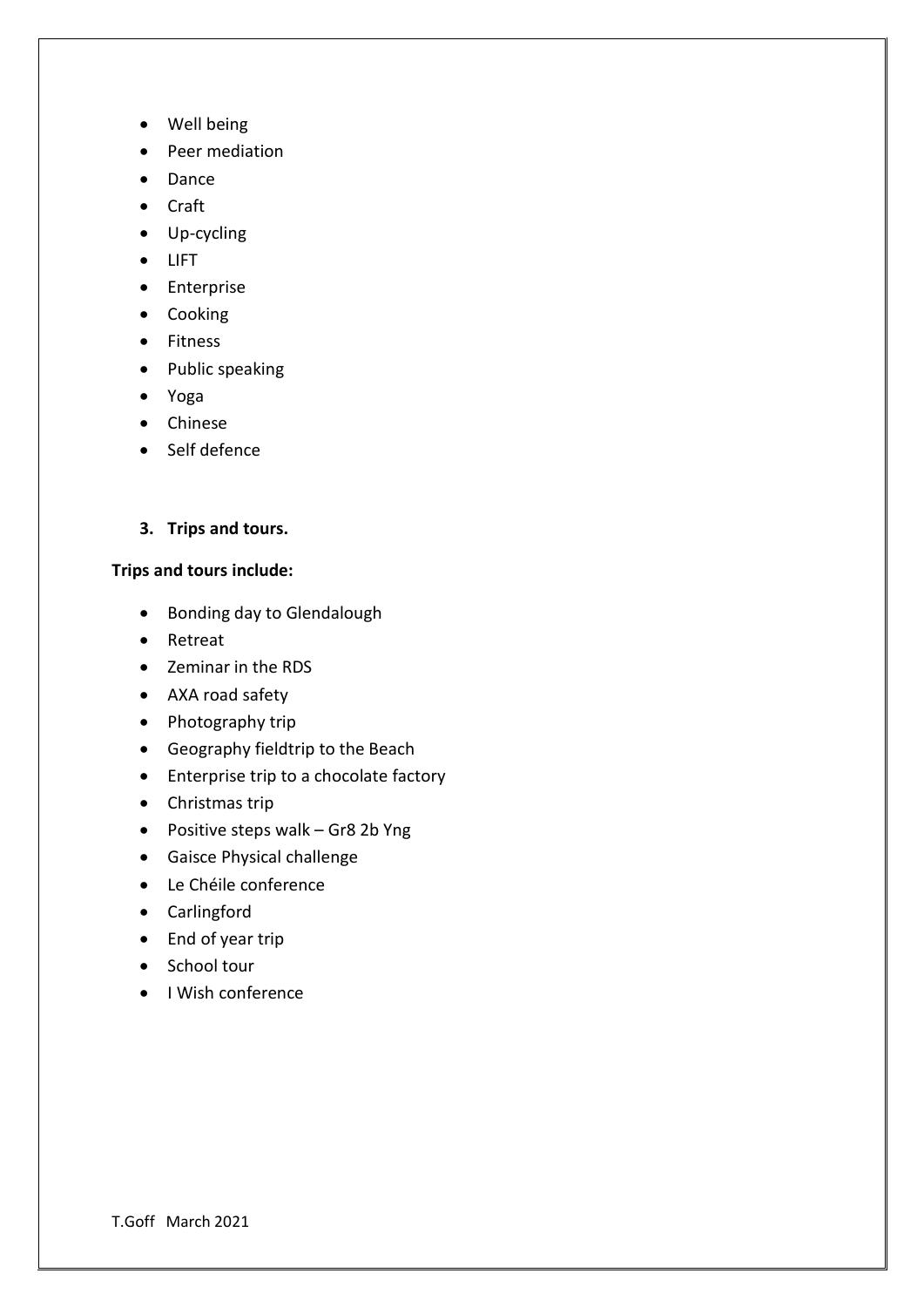### **4. Workshops / activities / events.**

- Beauty workshop
- Law day
- Great to be young workshop
- School Bank build a bank
- Hospice coffee morning
- Careers workshops
- Junk Kouture
- Musical
- Charity bag packs
- Charity non uniform days
- Gaisce
- Seachtain na Gaeilge
- Lá gan Bhéarla
- No phone challenge
- DCW Bake off
- STEM talks
- AA talk
- Homework club
- Riding for the disabled Ireland
- Spring / Christmas Fair
- Carol service
- Gym
- Rugby sessions
- CSI workshop
- Archaeology workshop

### **Work Experience.**

Work experience will take place in 3 blocks in the academic year 2022 / 2023. The dates are as follows:

Block 1: October 24<sup>th</sup> – 28<sup>th</sup> inclusive

Block 2: February  $20^{th}$  – 24<sup>th</sup> inclusive

Block 3: April  $17^{\text{th}} - 21^{\text{st}}$  inclusive

All students must secure their own work placements – start early!

Students may have more than one work placement.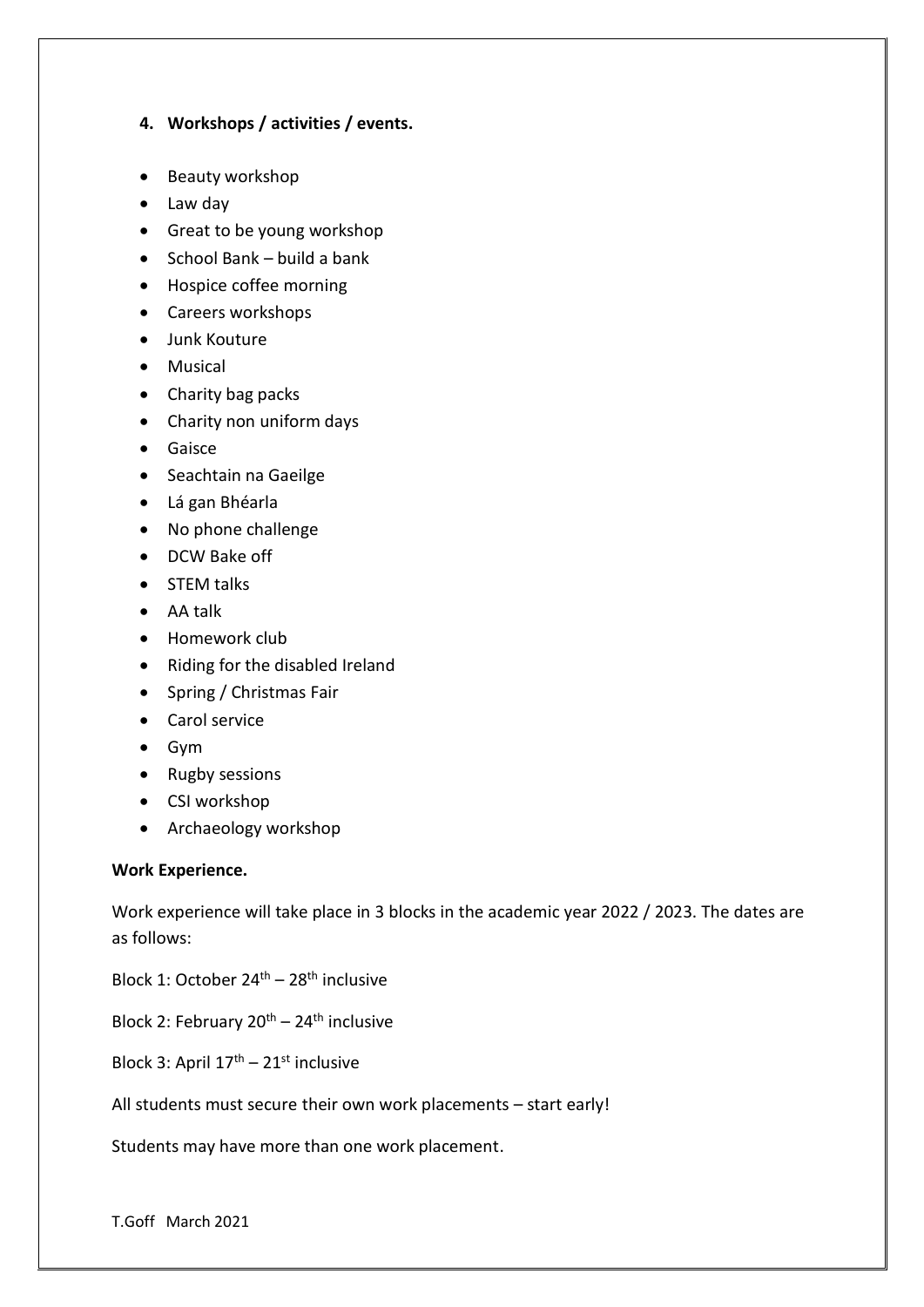Most placements are covered by the school's insurance and insurance documents are available on request. References and letters are available upon request also – just ask!

Students can also apply for extended leave in order to carry out work experience outside the assigned weeks as some companies prefer to have block placements at certain times of the year. Eg. An Garda Síochána, Nursing, midwifery.

### **Placements will not be allowed during the 3 assessment weeks.**

Some workshops / placements must be applied for through the school. Some are run as a lottery. If your daughter is interested in applying for any of these courses the responsibility is hers to let me know. Others will come into the school and I will make the girls aware of these.

Paperwork must be filled out **prior** to extended leave.

Garda Vetting is facilitated by the school but cannot be done until students are 16 years old.

### **Gaisce**

Gaisce is the President's award and the chance to achieve the bronze level award is available to all TY students. We encourage all students to sign up for Gaisce but be aware that while the school facilitates the programme it is the responsibility of the student themselves to complete the tasks!

Gaisce has 4 requirements

- 1. Develop a new personal skill. eg. Learn an instrument, Sign language, Chinese
- 2. Complete community service. eg, meals on wheels, local nursing homes
- 3. Complete school community service. eg, homework club
- 4. Complete a physical challenge done as a group at the end of the year.

### **TY Portfolio.**

All students complete a portfolio during the year in which the record all their experiences, good and bad, happy and sad! This is provided to the girls and is covered as part of their fee.

The girls will also be given a scrap book which they will work on throughout the year.

### **Assessment in TY**

The students are formally assessed 3 times during the year. An academic report will be available on VSware at these times. Assessment times are November, February midterm and summer time.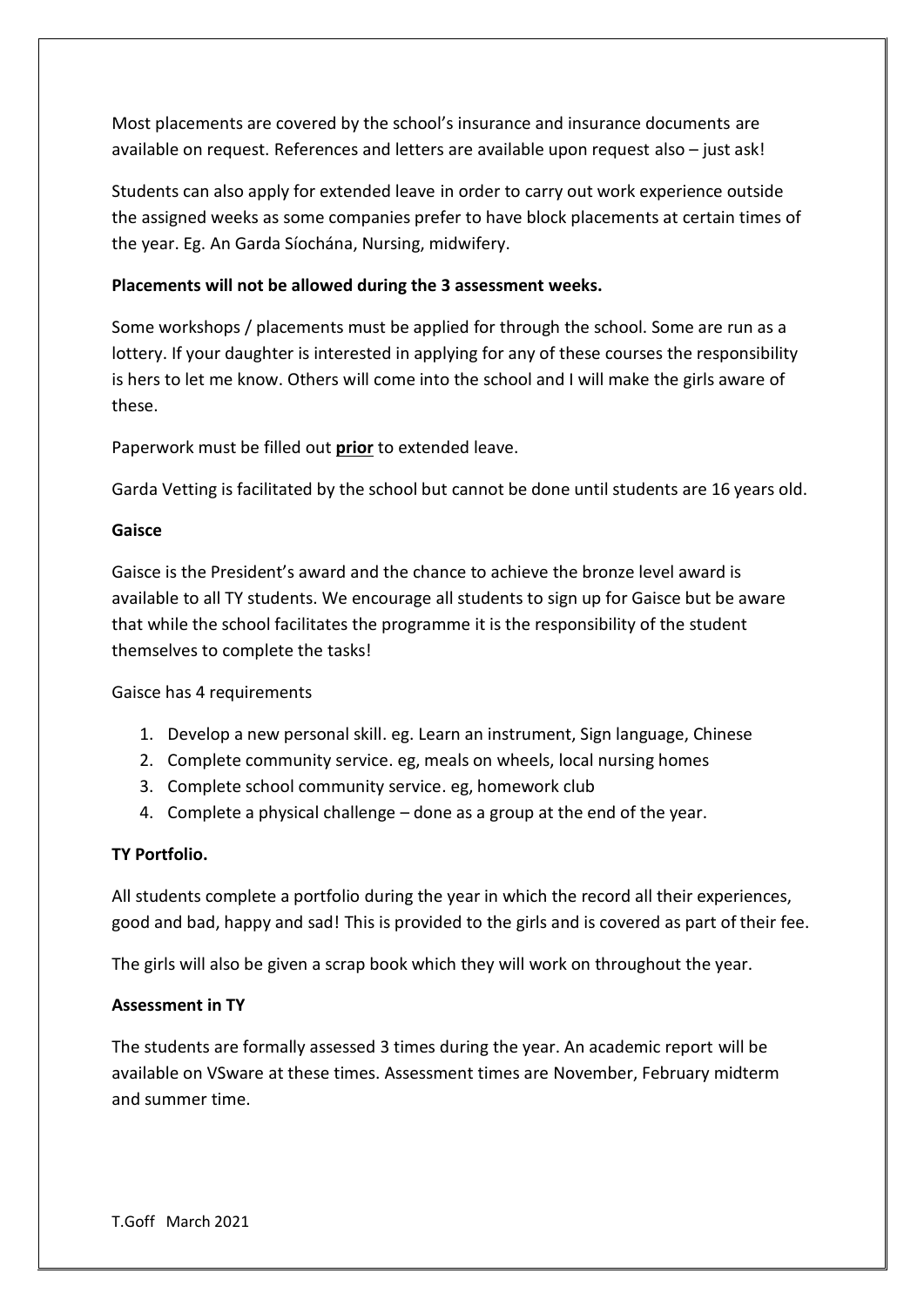### **Text Books**

There is no booklist for TY. Teachers may give out booklets / photocopies etc. Some subjects may request a book / novel / aural book. Copies will be needed.

The maths book for the leaving cert is bought at Christmas time but this book will be used in 5<sup>th</sup> and 6<sup>th</sup> year also.

### **Uniform:**

Usual school uniform is worn, Navy jumper, blouse, skirt, black socks and black shoes, school jacket.

Usual PE uniform is worn – school hoody, white school t-shirt and navy tracksuit bottoms ( not leggings)

Depending on activities there will be days when PE uniform is worn all day.

Only stud earrings are allowed in ears.

No nose piercings are allowed.

No extreme hair colours are allowed.

Gel nails are not allowed, natural nails should be kept at a reasonable length.

No extreme make-up is allowed.

### **Communication:**

I will send out a message via VSware every weekend outlining the activities for TY students for the coming week. I will also message you during the year to alert parents / guardians to different events etc.

Please contact me via VSware as I teach a normal timetable and therefore cannot always answer phone calls etc. VSware is a much faster way to contact me.

Encourage your daughters to contact me themselves via schoolwise or ask me in person in school.

### **Fees: €360**

This fee covers:

- Registration costs; locker and journal.
- Portfolio & scrap book.
- Photocopying.
- All school based workshops / activities / events
- Gaisce registration
- Gaisce physical challenge over night stay